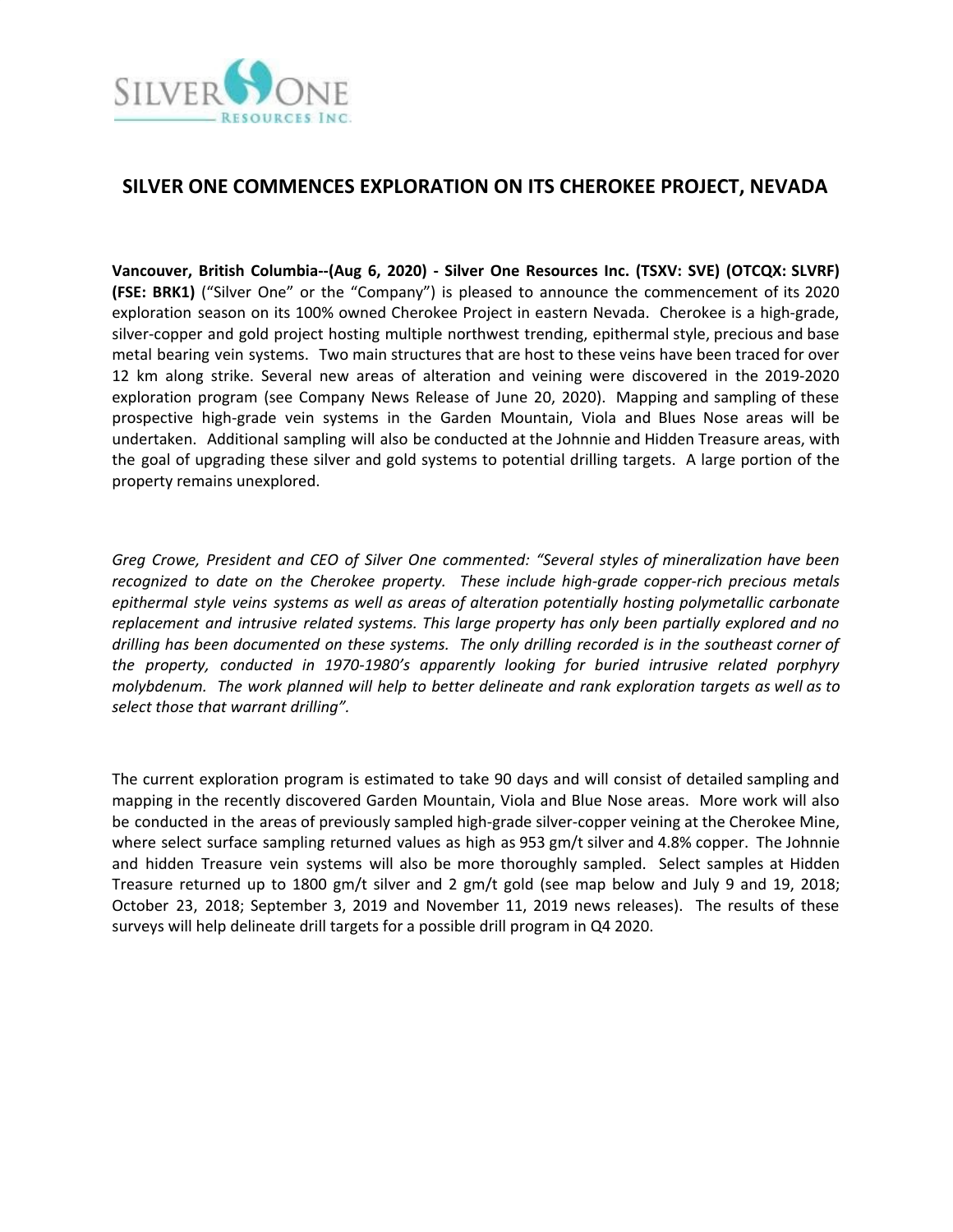



# Fig 1, TMI-RTP Total magnetic intensity, reduced to the pole map.

## **Qualified Person**

The technical content of this news release has been reviewed and approved by Greg Crowe, P. Geo, President and CEO of Silver One, and a Qualified Person as defined by National Instrument 43-101.

## **About Silver One**

Silver One is focused on the exploration and development of quality silver projects.

The Company holds an option to acquire a 100%-interest in its flagship project, the past-producing Candelaria Silver Mine, Nevada. Potential reprocessing of silver from the historic leach pads at Candelaria is being investigated. Additional opportunities lie in previously identified high-grade silver intercepts down-dip and the possibility of increasing the substantive silver mineralization along-strike from the two past-producing open pits.

The Company has staked 636 lode claims and entered into a Lease/Purchase Agreement to acquire five patented claims on its Cherokee project located in Lincoln County, Nevada, host to multiple silver-copper-gold vein systems traced to date for over 12 km along-strike. The property also has